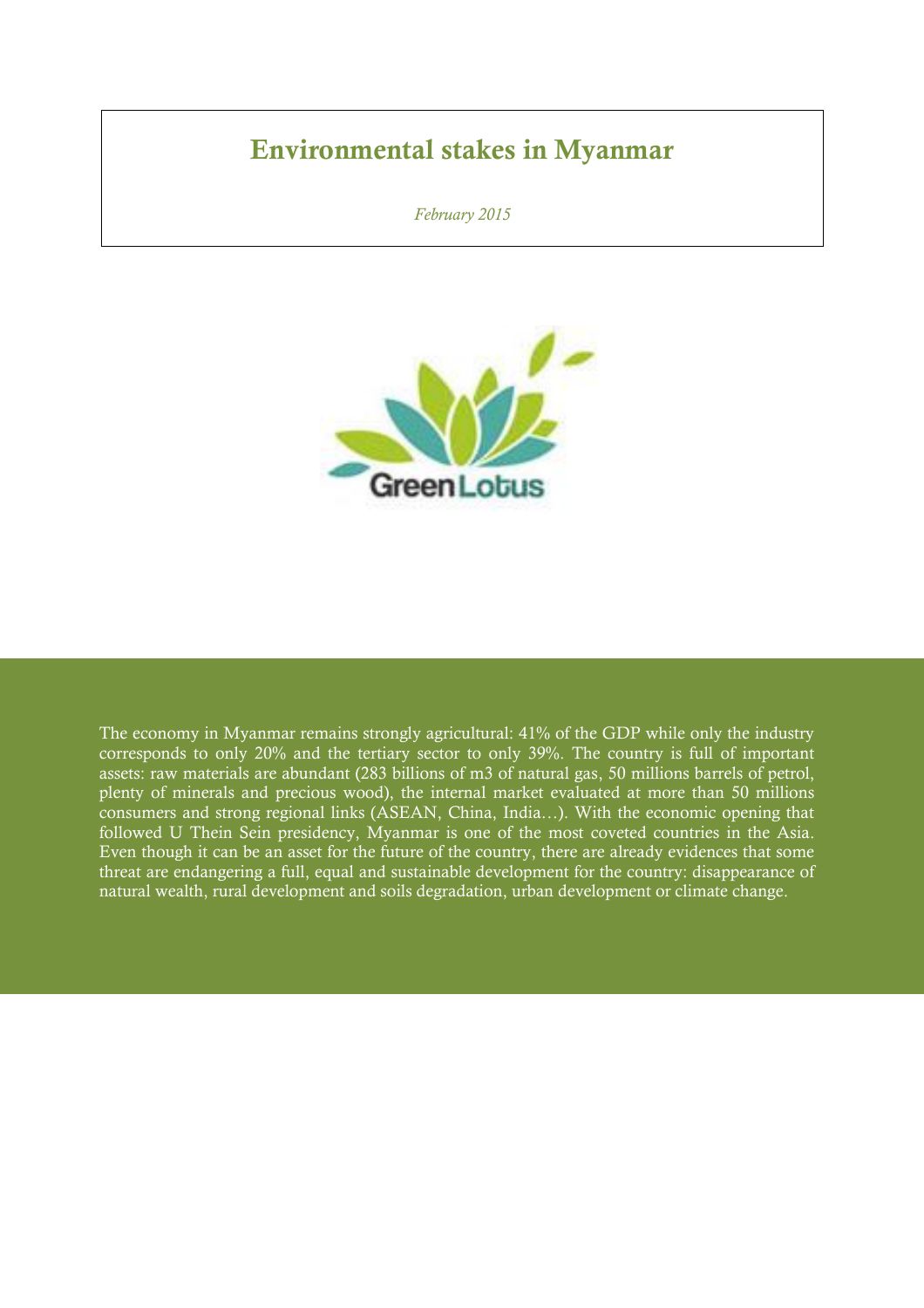### **1. Natural resources disappearances**

*Myanmar is rich in natural resources, but its diversity as well as sustainability are threaten by an unreasoned economic exploitation.*

Myanmar has a rich variety of landscape and climate, making the country on of the richest biodiversity centre in the world. With coastal regions, mountains, tropical and dry zones, the fauna and flora host numerous and diverse species. "Les Amis de la Terre", a French NGO, estimates that the country is a home for more than 7000 vegetal species, 1000 birds, 400 different reptiles and amphibians and more than 300 mammals species.

However, air and water pollution but also the major disfigurement of the environment caused by the heavy infrastructure of industrial exploitation (mining, hydroelectric dams, deep-water ports, coal power plants) or the development of extensive agriculture deteriorate the balance of ecosystems as well as the plant, animal and human populations that depend on them.

Thus deforestation is an endemic issue in Myanmar. According to FAO, the rate of deforestation stands at 1.4% per year, one of the highest rates in Southeast Asia. At such a rapid and continuous pace, it is expected that all mangroves disappear in fifty years. When it is known that mangroves are at the heart of a natural system for regulating the environment and climate, their next loss is really worrying. Indeed, the function of mangroves is key to nature and to society: sources of nutrients for fish, mangrove forests are the source of a natural food chain with obvious socio-economic benefits for fishermen. Furthermore, mangroves also serve as protection against tsunamis and provide as all forests in general climate regulation by retaining moisture. The decrease in return therefore generates increased drought and irrigation more and

more complex to implement, with important socio-economic costs for farmers.

In general, farming is highly threatened by deforestation in the country, which leads to erosion and landslides, with a reduction of the surface and productivity of arable land. Finally, the decrease in the absorption capacity of moisture by vegetation causes the appearance of stagnant pools of water, which generate the proliferation of mosquito vectors of infectious diseases, including malaria.

Furthermore, the illegal trafficking of animals fed with a very demanding Chinese market, and the destruction of their natural habitat greatly threaten the survival of rare species such as the red panda, clouded leopard or the Irrawaddy dolphin.

#### **Letpadaung Mine Project**

In Sagaing region, the Letpadaung Mine is a project leading to massive land grabbing, dramatic environmental destruction that created anger within the population as well as strikes and arrests from the police forces. Recently, the death of a women protesting against the project resulted in a stronger mobilisation from a population denouncing all the human rights abuses created by the project.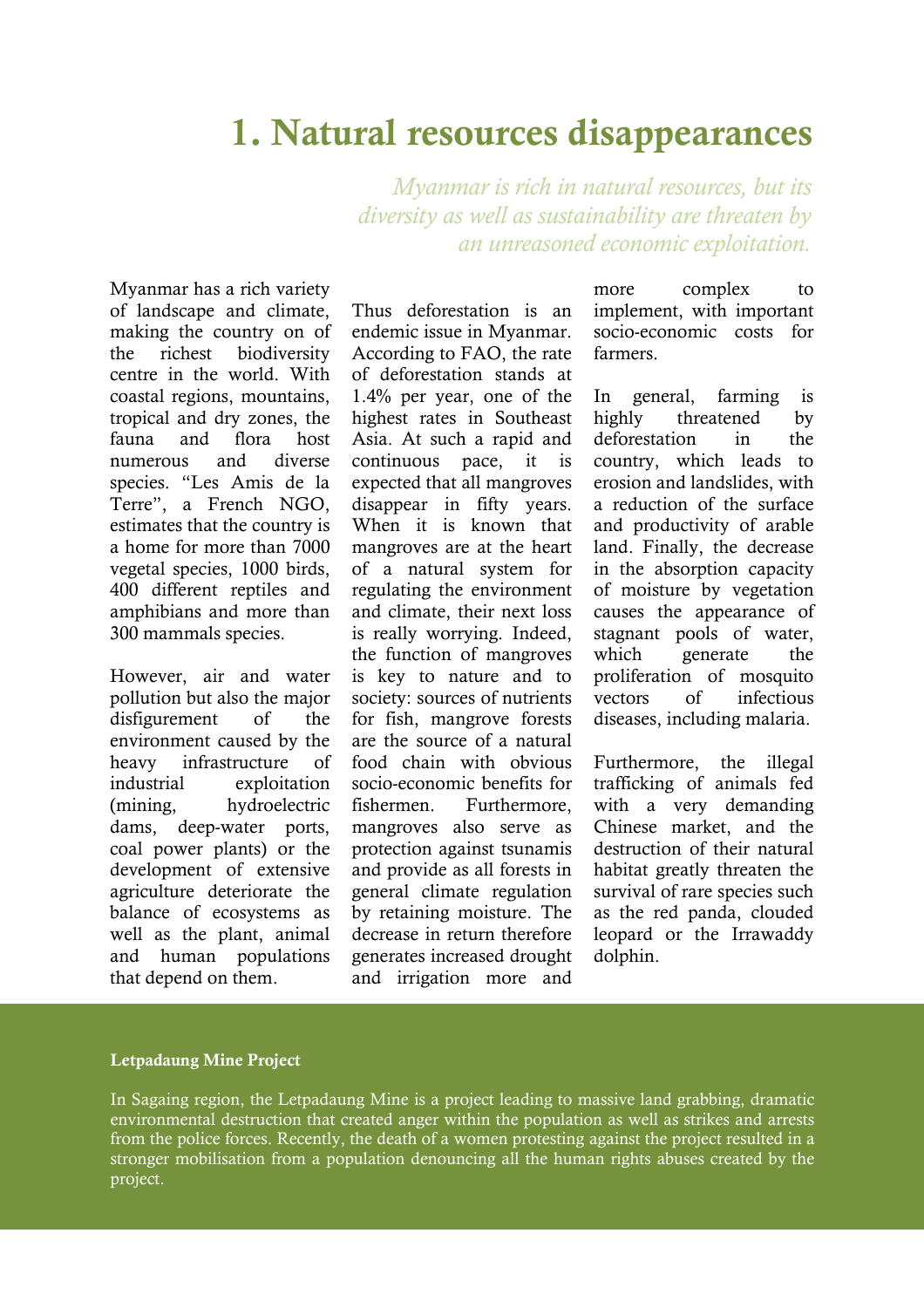# **2. Rural Development and Soil degradation**

*Current government priorities do not allow a sustainable rural development generator of wealth and synonymous of food security and employment opportunities for the local communities.* 

The practice of intensive agriculture export-oriented, with the use of chemical fertilizers and pesticides on large-scale farms, greatly degrades the diversity and soil fertility. The priorities given by the government, making the country the first exporter of rice in Asia, yield farmland to companies in order to produce palm oil (as in Tanintharyi) or developing industrial projects can not lead to sustainable rural development generator of wealth, food security and employment for local people.

Myanmar is primarily an agricultural country, the sector involving more than 70% of the population. Low productivity, coupled with the fact that farmers often do not have legal title contribute to the precariousness of a very large segment of the population. Nearly 26% of farmers live below the poverty line, and for the vast majority the food purchases account for three quarters of their budget. It is these farmers who suffer, in addition, from land grabbing in favour of national or international companies that have the blessing of the regime or benefiting from corrupted agent of this unscrupulous State.

The use of pesticides is widespread even if farmers are not trained for their use. The health risks of these workers are real and often underestimated.

Consumers are also uninformed and toxic foods are sold in markets without any control. Ultimately, it is also the land lose in quality, which are degraded and are no longer able to provide sufficient returns, contributing to the search for more fertile land, ie deforestation.

In this context, the objective is to promote organic farming methods that maintains and uses traditional seeds to ensure the sustainability of the soil but also to ensure health standards on food production. Technological innovation in irrigation techniques, solar energy, financial services such as

micro-finance and microinsurance, can be put in the service of promoting responsible agriculture that provides opportunities, productivity and investment for an organic small-scale farming.

Such agriculture is particularly desirable for Myanmar as many local actors have already mobilized in his favour. In fact, private institutions such as Myanmar Organic Agriculture Group (MOAG) offer the farmers wishing to certify their products "organic". Multi-Agri Developement Association (MADA), linked to the Chamber of Commerce of Myanmar, organizes and promotes farmers farming without chemicals. Initiatives from local producers are becoming more numerous and are only waiting for strengthening the national label to export their production. The general population is looking for healthy food and products, although an important advocacy work remains to be done.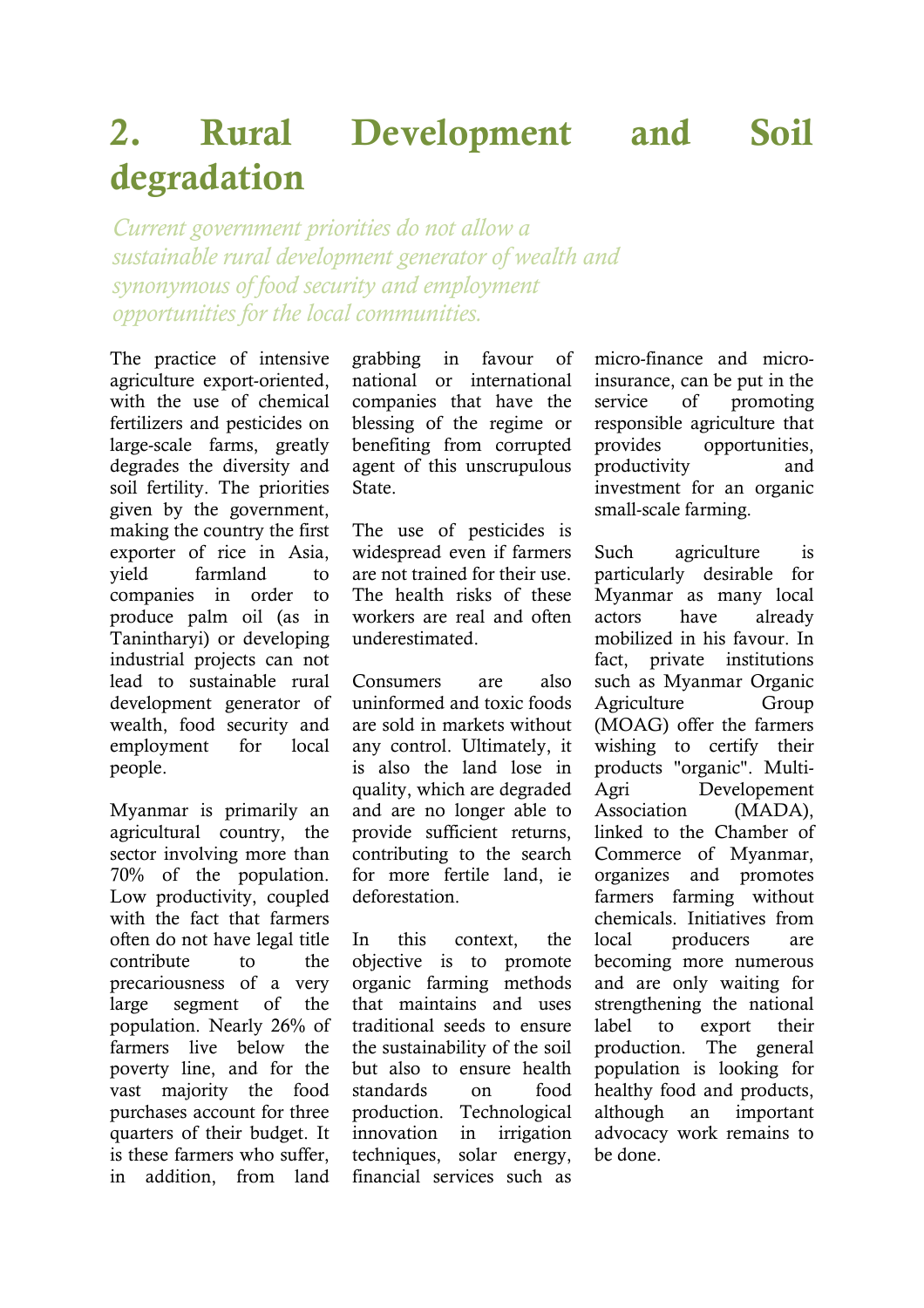# **3. Urban Development**

*Urban development, the increasing population in both Yangon and Mandalay and the increased standard of living of urban population generate growth dynamics disconnected from a sustainable city planning.*

The problems, which appear in Yangon as particularly striking, are found in all urban centres. For Green Lotus, the conditions are met for making the rural exodus a disaster for the people, the country, and the environment.

Waste management, normally supported by the cities, are not being taken onto consideration by the local policies, and often

**Dawei's Special Economic Zone**

Dawei's Special Economic Zone is one of the largest industrial project in South-East Asia.

This strategic project resulted in the displacement of tens of thousands of villagers, the loss of their livelihoods, the massive destruction of fisheries, cultures, forests, rivers and huge environmental damage (pollution, use of arsenic, etc.) .

Since 2012, the discontent of the population has led the government to abandon the 4,000-megawatt coal plant project but the evictions of entire villages continue without the public being consulted or indemnified for damages.

find themselves supported by the informal private sector. Wastewater treatment infrastructure and sanitation of drinking water are in short supply and suffer from lack of investment in infrastructure during the past decades.

The public transport system consists of a dilapidated bus fleet, owned by private companies defining their journeys according to their interest. Thus, the historical

> centre of Yangon, Kyauktada Township, is constantly congested since all bus lines reach there. In general, the lack of planning and unification of the transit system is responsible of not only an increase in air pollution, but also of the congestion that saturates the transportation routes. It should be noted that the consequences of this saturation cities are not only

environmental but also economic and social.

Yangon population is expected to reach 8 millions by 2020. By then, there is still time to put in place a proactive policy of sustainable development.

It is obvious that political will is emerging. Yangon City Development Committee (YCDC) has called on the expertise of Japanese cooperation to make a Masterplan and cooperated with Green Lotus for the organization of a participatory Conference "Let's draft a green Yangon" while Mandalay City Development Committee (MCDC) dream of a "Green Mandalay City" with the support of key players such as Safege (French company).

However, lack of resources, skills and the still limited interest of the general public on these critical issues constitute limits to which the Myanmar's green movement must respond.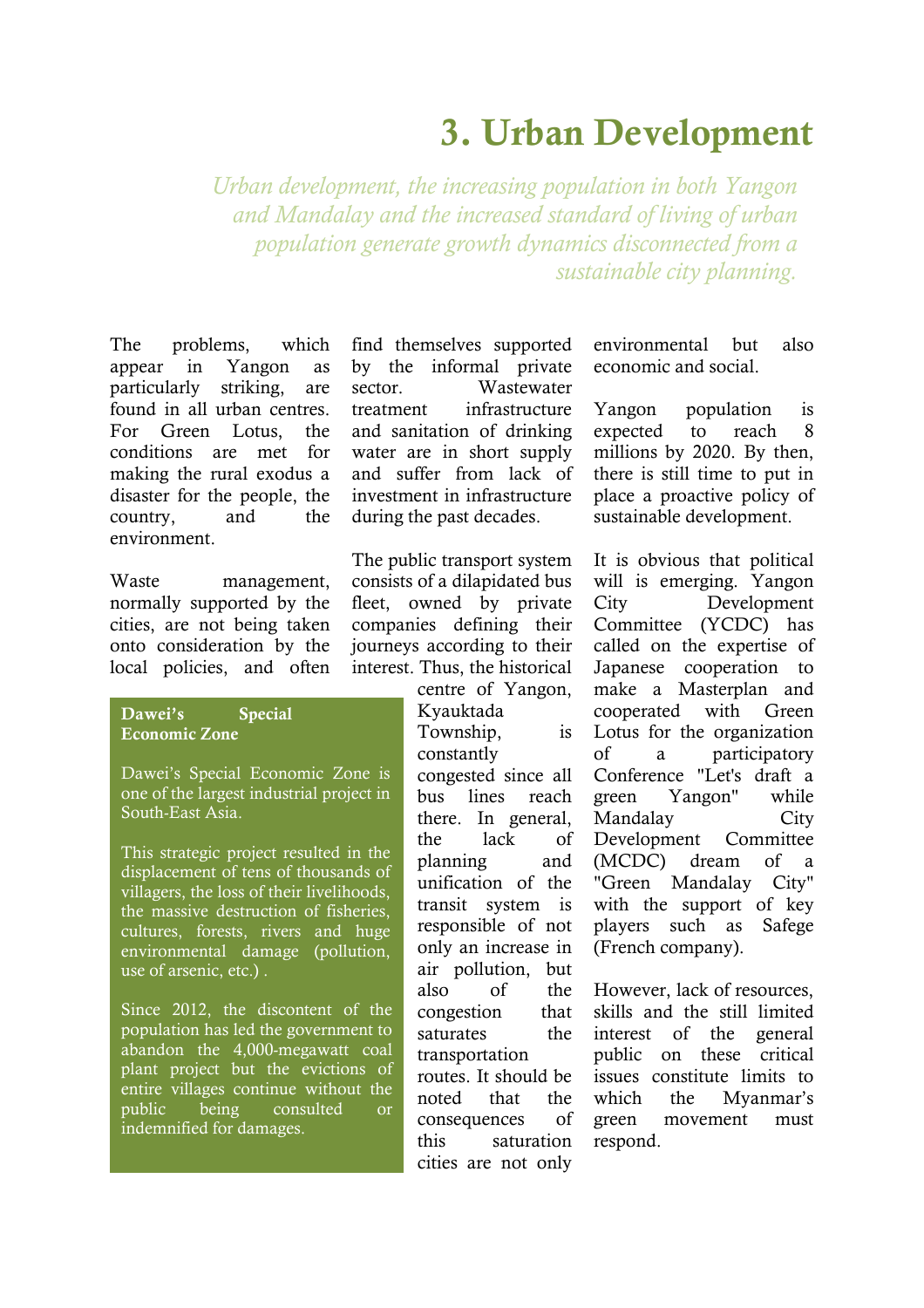# 4. Climate Change

*Yangon is the second largest city most threaten by sea level rises after Dacca in Bangladesh.* 

Climate change is already affecting Myanmar a lot as Hadley Centre and climatologist expert U Tun Lwin highlighted it. Since 1978, monsoon season have been reduced by 40 days and natural catastrophe (cyclone, earthquake…) have increased. According to Hadley Centre previsions, temperature in Myanmar will increase by 5°C within 50 years, with Yangon as the second cities in the world to disappear because of sea level rise after Dacca in Bangladesh.

Far from the short-term priorities of the economic agenda, the consequences of climate change are more

and more decisive and dangerous, and needs for serious policies that take onto consideration climate change mitigation and resilience.

Myanmar's population knows already very well the dramatic consequence of climate change. Nargis was the most violent cyclone ever seen in the country. It is also the cyclone with the lowest trajectory in the Indian ocean, going straight to the most populated area of Myanmar: Yangon and the Irrawaddy delta. In few hours, more than 120 000 peoples lost their lives and there is still today a lot of families that still cannot

find the body of a member disappeared.

As an irony that only history is able to provide, Nargis is also the starting point amongst civil society in Myanmar. Plenty of CSOs and NGOs have been created in the aftermath of the cyclone in order to provide the population with humanitarian assistance and help. Nowadays, most of these NGOs constitute what seem to be a "green movement" in Myanmar, defending the local population and the environment against big industrial projects that endanger plenty of ecosystems.

### **Myitsone Dam : an important victory for Myanmar's Green Movement.**

Developed following a 2005 agreement between the China Power Investment Corporation and the Ministry of Energy of Myanmar, the dam threatened resulted in "the disappearance of a unique biodiversity, forced population movements, flooding rare natural and cultural sites».

The mobilization of green associations, but also armed groups in Kachin State (which detonated several bombs in 2010 at the dam site), put an end to this project. U Thein Sein finally decided to abandon the project despite the discontent of the Chinese government.

The Myitsone dam therefore created a precedent and helped to cement the "green movement" in Myanmar. There still should be noted that environmental considerations of the government have not been the only one decisive. Indeed, political strategy issues and the positioning of Myanmar in the "conflict" India-China seemed to have ultimately pushed the government to suspend the Myitsone dam.